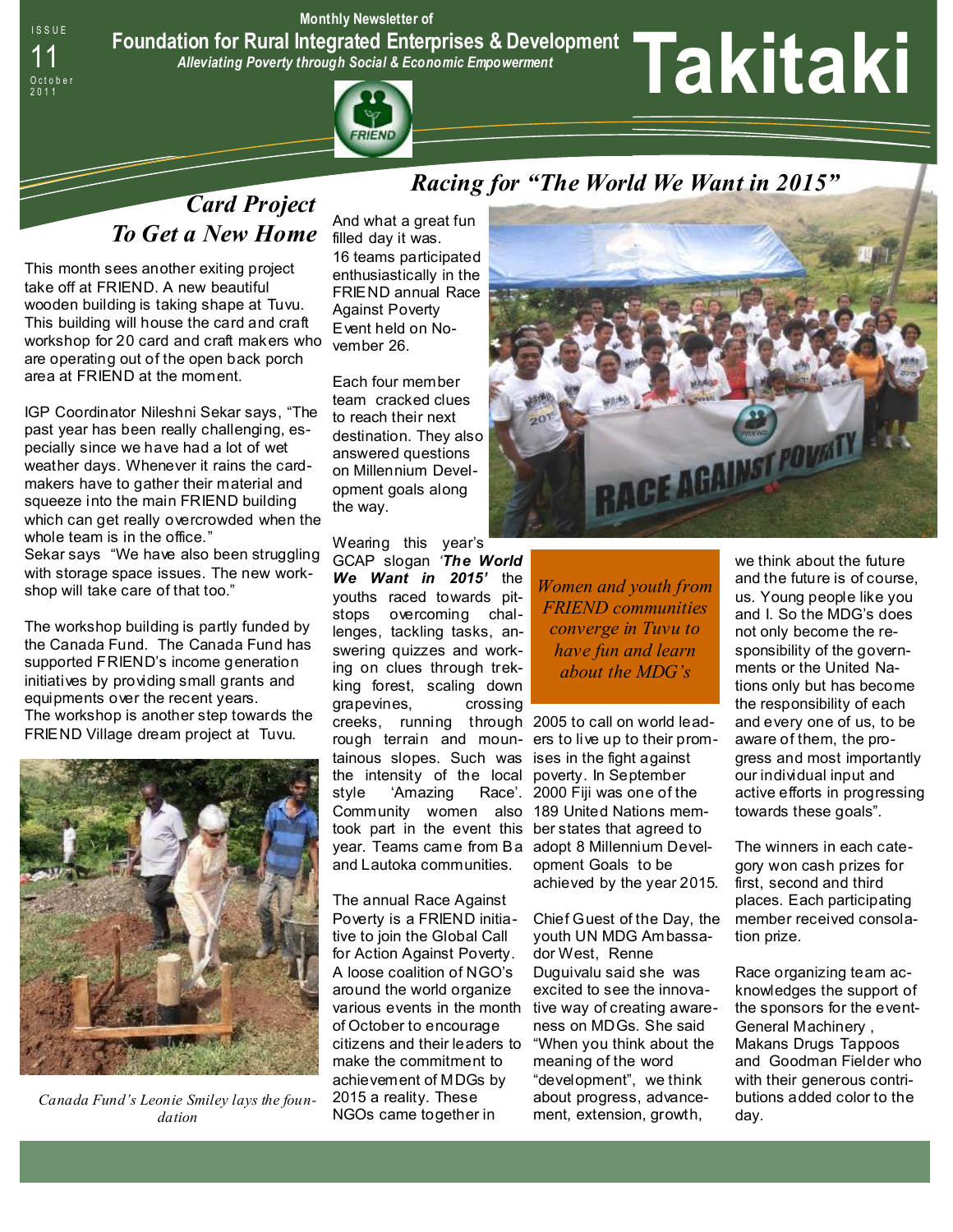## *Sharing the learning A fast learner turns into a facilitator*

A first time community trainer—that's a major achievement for a governance training participant from Qalitu in Lautoka. Roselyn Sangeeta was one of the participants of the skills training organized in Qalitu in August this year.

She caught the weaving skills within the 3 days and has shaped her own vases and trays using the technique. She brought her samples for display at the DESI conference in August. Her garlic/ onion holder attracted the most attention during the DESI conference and there were requests for more training to be organized in the communities. We requested Roselyn to conduct community workshops, though a little nervous she agreed.

Roselyn conducted her first three day skills training session in Vakabuli with 10 women early this month. She taught the art of weaving using sasa sticks and raffia.

Roselyn says she has been busy experimenting with baskets of different shapes and is getting good feedback from her friends and relatives



*Roselyn explains the weaving technique to Anileshni while Irene and Vani concentrate on their baskets* 

## *Bilos boosting incomes Identifying resources for potential income*



*Mereani surrounded by workshop participants as they discuss the use of resources around them for potential income.* 

"We had never imagined that we could make money from the coconut shells that we had been throwing away over the years. And now we are unable to keep up with the orders that we are receiving for our bilos," says Unaisi Ratulevu.

The Namara youth attended a one day training program on sustainable livelihoods for peri-urban youths conducted at Labasa office earlier this month.

At the end of the session the group of ten participant got into pairs to work on their Income Generation Projects. They identified their resources and skills and came up with various ideas. Unaisi and Rati worked in a pair and are now working on making bilos and supplying them directly into homes and offices around Labasa. "The team has even gone to the level of expanding their services to meet the demands of the customers .They are stitching and selling pieces of "grog cloth" for a \$1.00 each" says Mereani Lomavere, the course facilitator.

"This is really exciting in terms of impact", says Mereani ."Just a few hours of interaction has made such a difference in the lives of the participants. I believe the story captures the gist of what FRIEND is trying to do in communities, getting them to realize their potential, available resources and utilizing them to improve their livelihoods."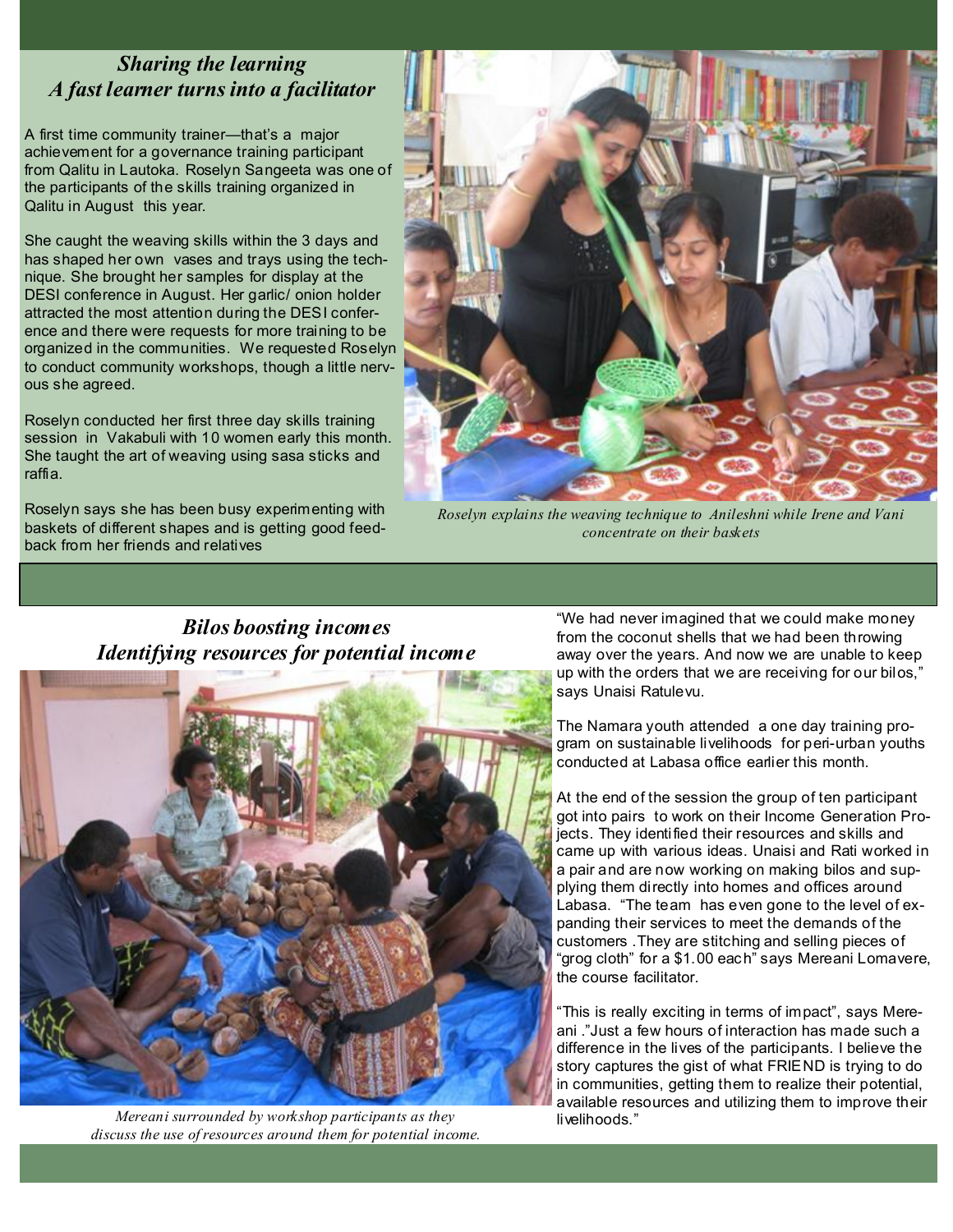#### *FRIEND in the field ….*

 *Mereani Lomavere in Labasa* 

The Field officer of FRIEND in the Northern Division, Mereani Lomavere thinks nothing of hopping on a bus for the hour and half ride that takes her into a picturesque village across a river she has to cross on foot.

"It is always a pleasure to see the welcoming faces of our participants. They are always ready and waiting for the sessions to begin when I get there, " says Mereani. Filled with training materials for her session of the day, Mereani lifts the cloth bag onto her shoulders as she gets ready to leave the FRIEND office based in Labasa. She has already sought permission to enter the village and has presented the services of the organization to the community. The village women have not only invited her to start training in their community but are always there on time.

"There are at least four mothers in the group with very small babies, but they too ensure that they have their work wrapped up for the day and come to the session carrying their babies with them." The group of women from this village have so far completed the 2nd module of the 6 Module Social and Economic Empowerment Training. "Following just a few sessions, the group was eager to undertake an activity. They discussed the issue of planting for the school as their first activity toward ' contributing towards development as good citizens ' and discussed with head teacher of their village school"

"Everyone agreed to bring a fruit tree along as an activity of Building Good Citizens. The Head Teacher responded by providing the garden tools and indicating spots to be planted."

"A total of 19 fruit trees were planted on the day. These included pawpaw, bread fruit, mandarin and soursop.

Mereani Lomavere is one of the first volunteers who started work with FRIEND as a field officer in 2002. Since then she has progressed as a FRIEND Facilitator and is now looking after building relationships in the North for expansion of FRIEND work in the area .



*Mereani crosses the non existent "bridge"* 



*Planting together* 



*Helping hands* 

## **Recipe Corner: Pineapple, Tuna, Rice Salad**

1 can light tuna, drained 1 c. chopped pineapple 2 c. cooked cold rice 3/4 c. cucu mber 1/4 c. fine chopped green pepper 1 finely chopped onion

Mix all ingredients. Chill. Add salt and pepper to taste. Mix and chill again. Better if made day before.

A perfect accompaniment to Christmas Bbq's

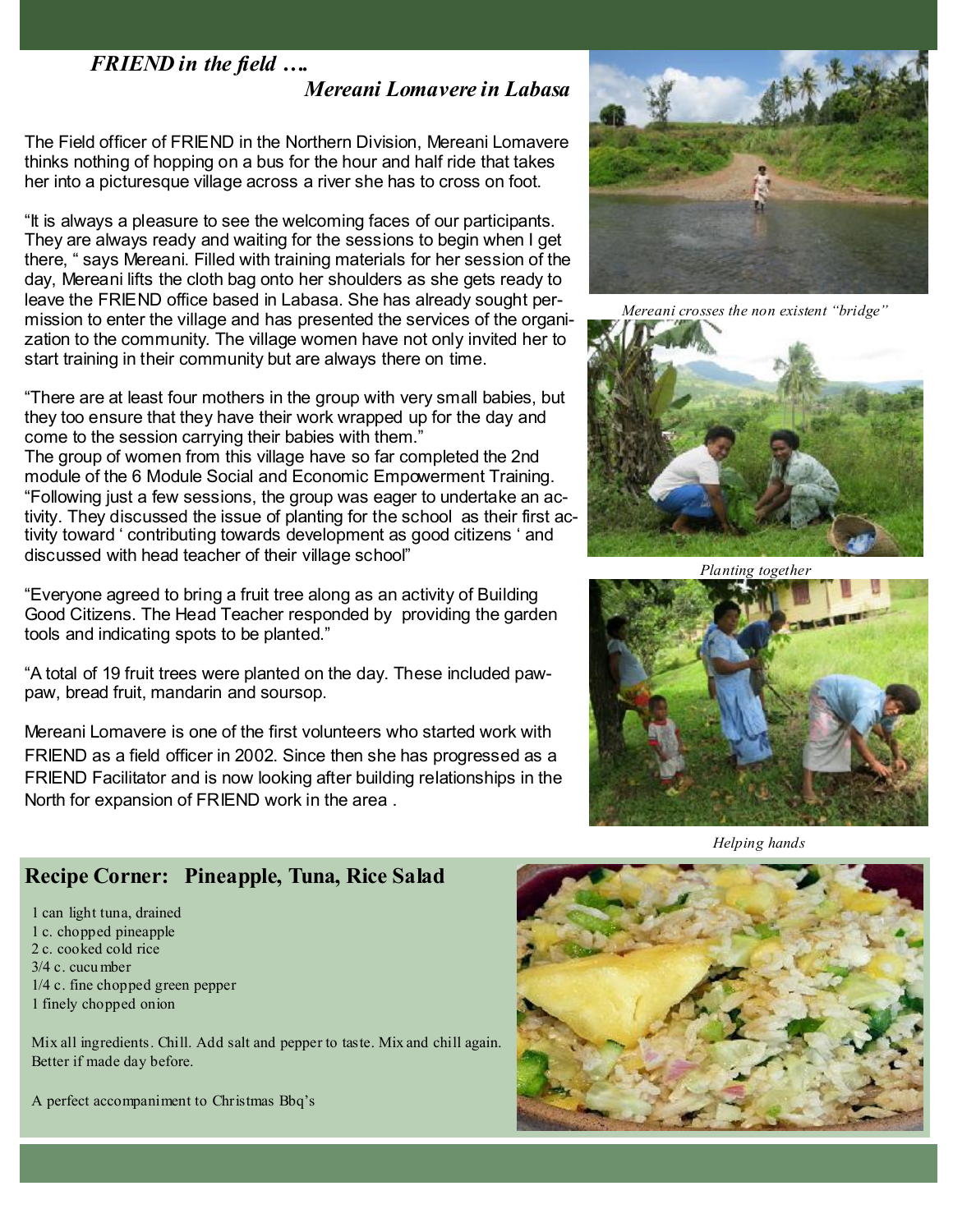

*Health walk attracts 79 in Ba* 

As the first rays of the sun broke through the early morning clouds, my heart was already pumping hard, and so were those of the group around me as they jumped and swayed to the music before cooling down for a healthy fruity breakfast.

 The early morning walk to highlight the importance of exercise in combating the

## *Ladies of Action*

The Governance participants from Vakabuli/ Paipai, two neighboring rural communities in Lautoka have worked together to provide a facelift to their school kindergarten as part of their community development plan.

The group of 15 was meeting at the school for their weekly Governance training sessions for 4 months. They graduated with Certificate In Community Development last month.

The group discussed the school needs with the head teacher and raised some money through sales of raffle tickets amongst themselves to purchase paint and other painting accessories in a gesture to thank the school for providing venue for the course.

As planned, on a Saturday moming, the team gathered to clean the walls and ceiling before getting down to putting on a fresh coat of paint. All the ladies in the group said they were excited as it was the very first time for them to be handling such a project.

Group spokesperson, Bijma Kumar says that the project provided great motivation and has improved their self confidence as they were able to achieve a planned task.

"In our homes we normally rely on men to handle such tasks, but with this project its been the ladies who have prepared a list of what is required, how much it will cost, where to get the material from , down to actually doing the painting."

lifestyle diseases worked out well for a number of our Ba communities who took advantage of the opportunity to network

to implement their various action plans for

in Namasau to motivate the residents to

The walk also marked the month of No-

the morning event which also saw repre-

the Government earlier in the month.

community development.

join the walk.

ing out to join us.

*Cleaning up* 



*Painting the ceiling* 



*The fresh look* 



#### *NCD Summit Outcomes thrill PRISM*

Dr. Animesh Sinha and his PRISM team have been on the ground tackling NCDs (non-communicable diseases) in the most high-risk, underserved communities of Fiji for the past two years.

Much to their excitement, on September 19<sup>th</sup>-20<sup>th</sup> a High Level UN NCD Summit was held in New York to address the critical global impact of NCDs including diabetes, chronic lung disease, heart disease, and most cancers.

 By the end of the summit the message was strong and clear: something must be done and something must be done immediately.

Dr. Sinha, the Founder and Medical Director of the PRISM Health Initiative, states "it is reassuring to see NCDs getting the global attention it deserves."

Dr. Sinha acknowledges that it has been frustrating to work in the direction of such a clear-cut problem but not have sufficient funding or resources to expand the work simply because "NCDs have not been one of the buzzwords such as HIV, malaria, women's health, or tuberculosis."

Now however, because of the Summit, Dr. Sinha is pleased that many potential stakeholders have been contacting him including donors. "PRISM's lonely world… all of a sudden… no longer feels so lonely."